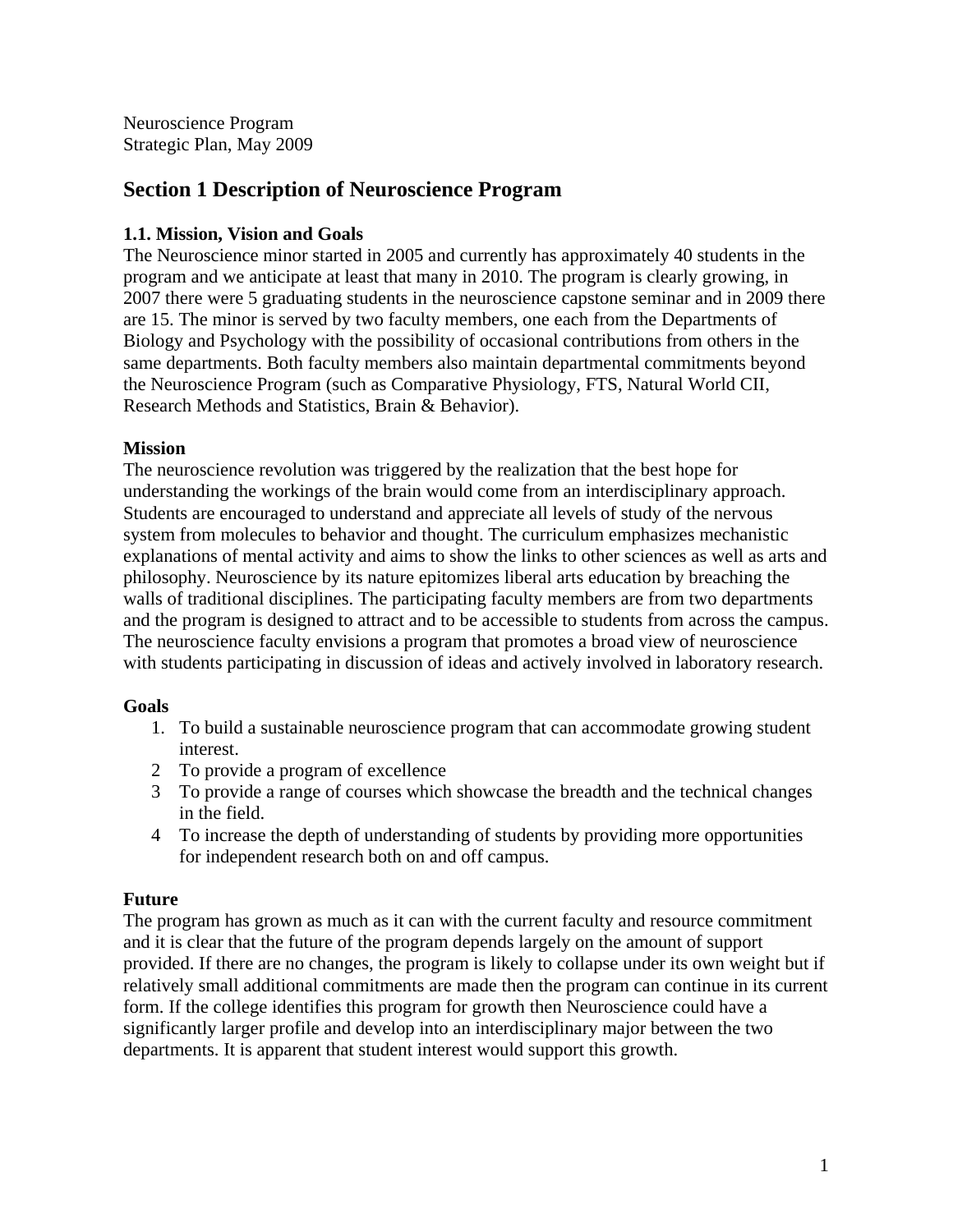### **1.2 Programs**

Students are offered the opportunity to complete a minor in Neuroscience. There is no required specific major to be taken in conjunction with the minor, but most of our students complete Biology or Psychology majors, with others completing Biochemistry, Physics and HES majors. The courses in the neuroscience minor count towards the Psychology (PSY260, PSY345) and Biology (PSY260, BIO384) majors with one of the courses (BIO384) fulfilling a WRITD requirement.

### **1.3 Support Relationships**

The Neuroscience minor requires introductory courses in Biology and Psychology (BIO101 and BIO102 or BIO101 and PSY100). These courses are taken by many students across campus and should be offered every year.

Laboratory classes utilize the services of the Biology Stockroom for animal orders and care. The administrative assistants in both Psychology and Biology maintain budget and spending reports for the Program.

# **Section 2: Strategic Review**

## **2.1.1 Internal Strengths**

Neuroscience is a field of enormous interest to many people and the minor is clearly in heavy demand. The students choosing this minor are some of the most engaged and dedicated students on campus and their enthusiasm is evident in all the courses. The program has been successful in attracting a wide range of students, including under-represented students.

The faculty members participating in the Neuroscience program are also passionate and dedicated to the topic and teach as broadly as possible across the field. Neuroscience is strongly interdisciplinary and makes obvious to students the connections to different disciplines including other natural sciences as well as arts and humanities. The direct connections to physics and mathematics let students apply analytic skills to demanding conceptual problems. The connections to philosophy and science policy questions allow students to explore ethical questions in science.

The laboratory classes in the minor use highly technical equipment, complex analyses and students develop hands-on skills. This helps to fulfill the needs of the Psychology program which is currently unable to provide strong classroom laboratory experiences due to high enrollment and poor facilities. The labs also enhance the skill-set of biology students beyond what is offered in the Biology program.

#### **2.1.2 Internal Weaknesses**

The success in attracting students has revealed that the primary threats to the program are inadequate resources and insufficient faculty time devoted to the minor. There are more students trying to enter the program than can be accommodated in classes but there are not enough faculty members or resources to add extra classes. Currently the program can only operate if faculty members are able to work with an overload, officially unrecognized by the College. Clearly in this configuration the program is unsustainable in the long term and unable to grow. Although the program tries to cover a wide range of topics within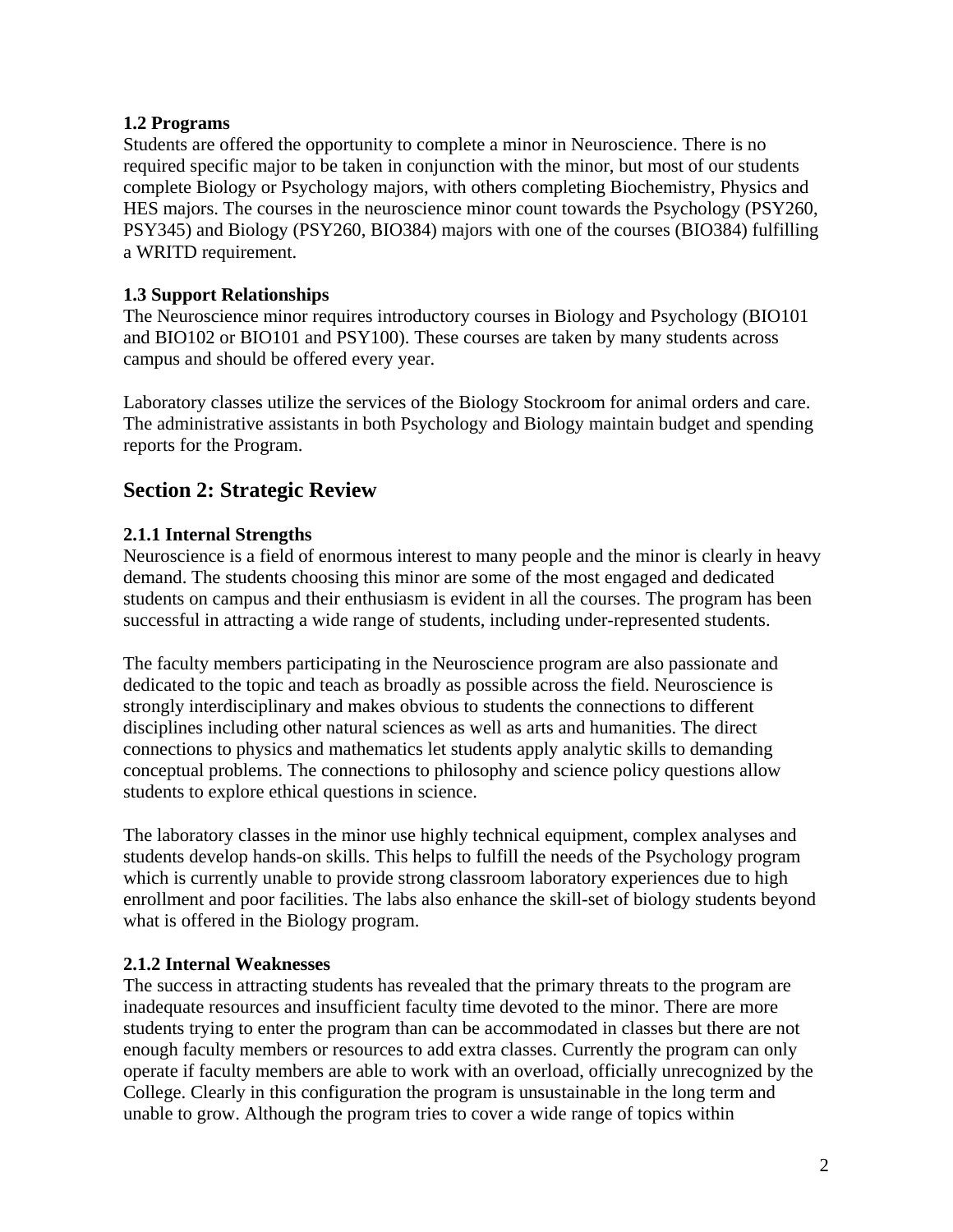Neuroscience it is obvious that it is limited by having only two faculty perspectives and no course releases for administrative and lab preparation tasks. The pressure put on the Neuroscience faculty is currently untenable.

The program is jointly run and staffed from two departments and is dependent on the willingness and interest of the respective chairs and on the stresses placed on these departments. The needs and cultures of the two departments differ and the ability to free faculty time also varies.

The administrative structure of the program is ambiguous. Although there is a Director of Neuroscience it is not clear what roles and responsibilities pertain to this position. The lines of communication and decision making are unclear. For example, hiring decisions which greatly affect the program can be made with little or no input by the program. This is a critical weakness and nothing can be changed until this is addressed. It is not clear who has the power to make important decisions which could impact both the program and the departments. The Neuroscience program would benefit from clearer delineation of responsibilities and accountability that is supported by the academic dean's office.

There is also no defined budget for the program. Despite successful grant writing (NSF CCLI) for equipment funds, there has been little capital investment in laboratory and pedagogical equipment. Each department has contributed funds for the running of the program but do not have the resources to buy needed equipment which can be expensive and require consistent updates to work effectively.

The time taken to administer the program has also grown with the number of students and this now absorbs considerable faculty time. Administrative items includes such things as additional advising time for courses, careers and summer internships, letters of reference, tracking expense and managing websites, email lists and resources. As a consequence faculty members have insufficient time to devote to scholarly activities and this limits the opportunities for both students and faculty to conduct meaningful research.

The current course pre-requisites for the minor although generally useful do not fill the needs of the minor. Students are not introduced to important concepts, such as, signal transduction or membrane biophysics, in the 100 level courses and this adds pressure onto the 200 level course in the minor (PSY260). In addition, students in psychology have very little exposure to laboratory techniques; if labs could be offered in PSY100 then this would provide much stronger base for students entering as psychology majors. Currently, the students have quite diverse academic backgrounds and this makes it harder to teach the upper level neurobiology course (BIO384). Students in the early courses have very little exposure to neuroscience topics and yet the demand for the minor is strong. One can only assume that if the departments intentionally set out to recruit students for the minor the demand would be overwhelming

## **2.1.3 External Opportunities**

The neuroscience faculty has made connections with other Neuroscience programs at liberal arts colleges in Minnesota to form the Midbrains Group and this has allowed us to apply for external funds for summer research as a consortium. Although no funds have yet been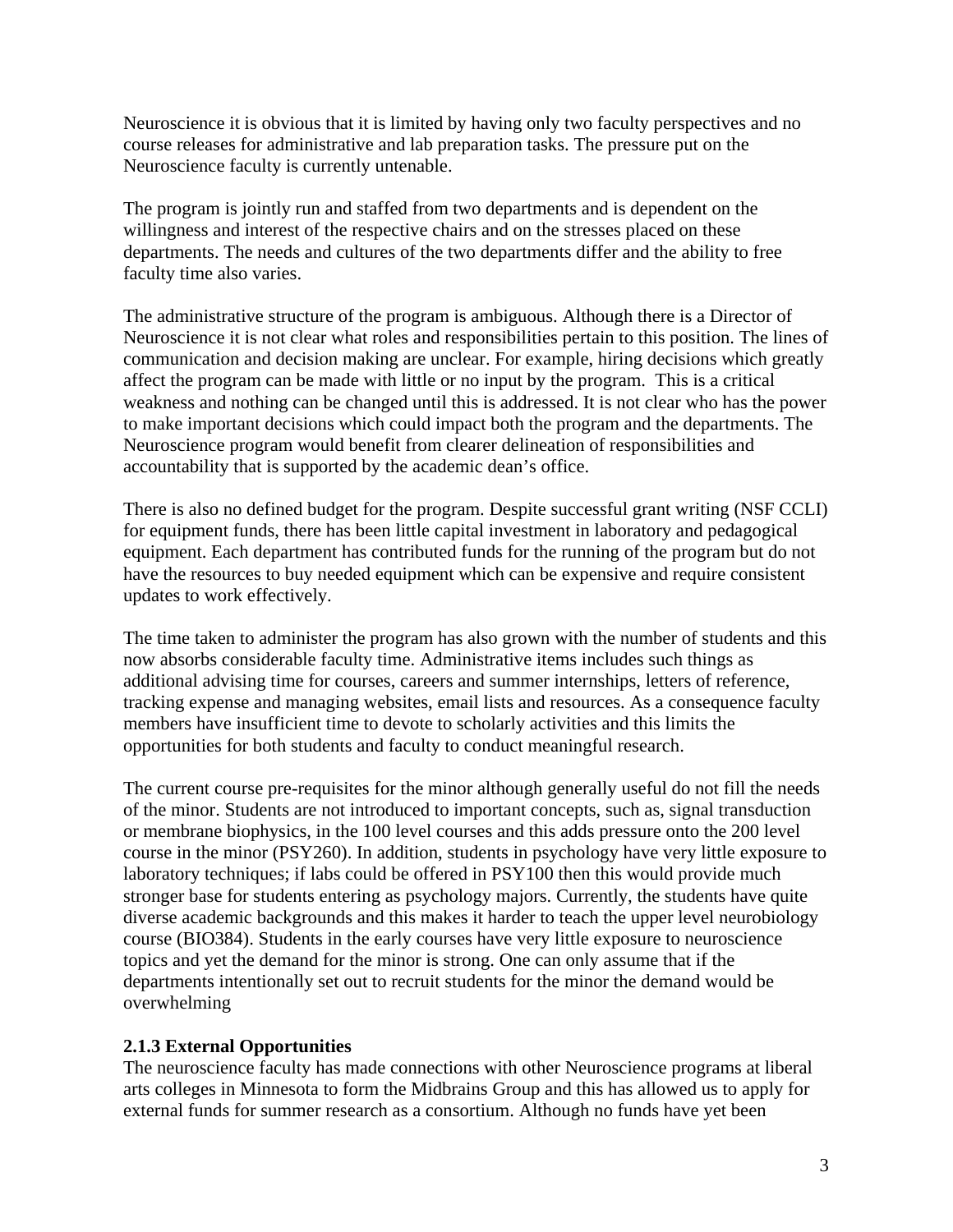forthcoming we believe that this will ultimately be a successful pathway for realizing this goal. The Midbrain Group now organizes an annual undergraduate conference of neuroscience which is a great forum for our students to present their work and learn about current research within the Midwest. Over the past two years approximately 25 Gustavus students have attended, most of whom have also presented research.

As part of our Capstone Seminar students are involved with the local intermediate school to take part in Brain Awareness Week (Society for Neuroscience) and teach the children about the brain. The neuroscience faculty members have conducted this outreach program for 3 years and it is warmly welcomed by the teachers and students. Faculty members are also asked to come to regional high schools to talk about the brain. One purpose of this program is to raise early awareness of science for boys and girls.

## **2.1.4 External Challenges**

As student interest in our field is increasing it is easy to see that other schools are taking advantage of their greater facilities and resources in recruiting talented students. The neuroscience faculty members are in the difficult position of attracting students without being certain that their needs can be met. It is clear that other institutions in our region, such as St Olaf, Carleton and Macalester Colleges, have recognized the enormous potential in this field and have made a stronger commitment of money, facilities and faculty, to supporting their neuroscience programs.

## **2. 2 Barriers**

The equipment used in our teaching laboratories is heavily utilized and frequently in need of repair or replacement. The initial equipment was purchased by obtaining external funds (NSF) and was a good starting point for the labs. The program does not have the funds to buy replacement equipment or to purchase new equipment that would enable us to significantly improve the laboratory experiences. Modern neuroscience is an emerging technical field and in order to move to the next level more sophisticated equipment is needed. For example, a patch clamp apparatus would enable students to use visualization techniques, such as fluorescent dyes, at the same time that they record bioelectrical events.

The technical nature of the equipment and the complexity of the experiments, usually with live tissue or animals, require a large time investment in the maintenance and set up of experiments. The neuroscience faculty members do not have any technical support for these tasks.

The laboratory facilities provided for our classes are not designed for the needs of the program. These facilities are multi-purpose and require quick changes of equipment configurations between classes. Many of the objects are extremely heavy and difficult to move easily. The pieces of equipment are linked together with cables and are intended to be isolated from electrical interference and vibration; repetitive construction and deconstruction takes time and causes problems such as ground loops. Behavioral labs, such as the water maze, that could be used for students in other classes or for ongoing research projects need to be disassembled because there is no room. Ideally the labs need their own dedicated space. A new academic building has been proposed, and neuroscience would be at least partially housed there, but it is not clear when ground will be broken for this facility.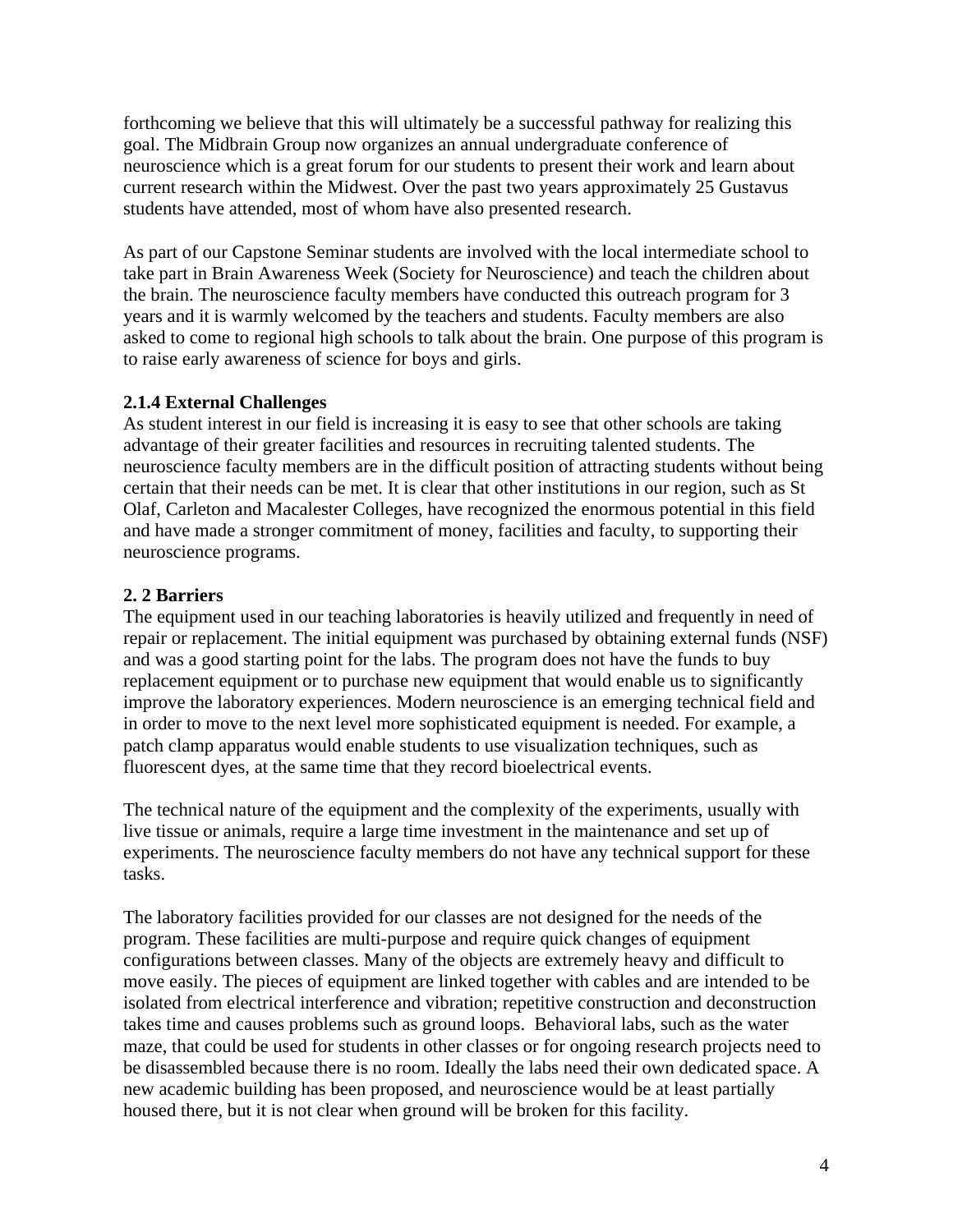The geographical location of the college makes it difficult to take full advantage of the many new and exciting opportunities available in the city or in research hospital settings. Our students can do off-campus research or internships effectively only during the summer months.

# **Section 3: Strategic Initiatives and Recommendations**

Some initiatives impact multiple goals. The addition of extra faculty to the program would serve all four goals.

**Goal 1: To build a sustainable neuroscience program that can accommodate growing student interest.** 

#### **Strategic Initiative 3.1.1 Hire additional faculty**.

In order to maintain the program it is imperative that new faculty be hired to contribute to Neuroscience. This would let us offer extra sections of our basic classes allowing more students into the program. With more faculty and classes it would also be possible to adopt a two track system with common courses at the introductory level and capstone level but with branches giving a Biology or Psychology focus. This would allow more options for students to follow their interests and would alleviate the difficulty of trying to fit Psychology students into an upper level Biology course with little preparation.

#### **Strategic Initiative 3.1.2 Focus faculty FTE on the program**.

The current faculty members have widely spread teaching commitments and if more time were dedicated to the program it would alleviate many of the identified problems of time debt.

#### **Strategic Initiative 3.1.3 Provide administrative time for the program**

The program has grown and requires considerable administrative time. One faculty member needs to be given course release time each semester which can be devoted to administrative duties.

#### **Strategic Initiative 3.1.4 Simplify line of communication and reporting structure**

The program director needs to have primary responsibility for the Neuroscience program and a reporting structure that provides a clear line to a single academic dean.

## **Strategic Initiative 3.1.5 Develop an interdisciplinary major in Neuroscience.**

The major would integrate existing courses in the two primary departments, Biology and Psychology and create parallel tracks with common bridge points by offering specific neuroscience courses. A wider range of courses would be included, with at least one course from a humanities department to show the connections of studying the brain to topics such as Philosophy, Art or Music. To build greater quantitative skills the major would also require at least one course in Physics and in Mathematics and Computer Science. A Neuroscience major structured in this fashion would provide greater opportunities for students across campus while still preserving the option of a Neuroscience minor.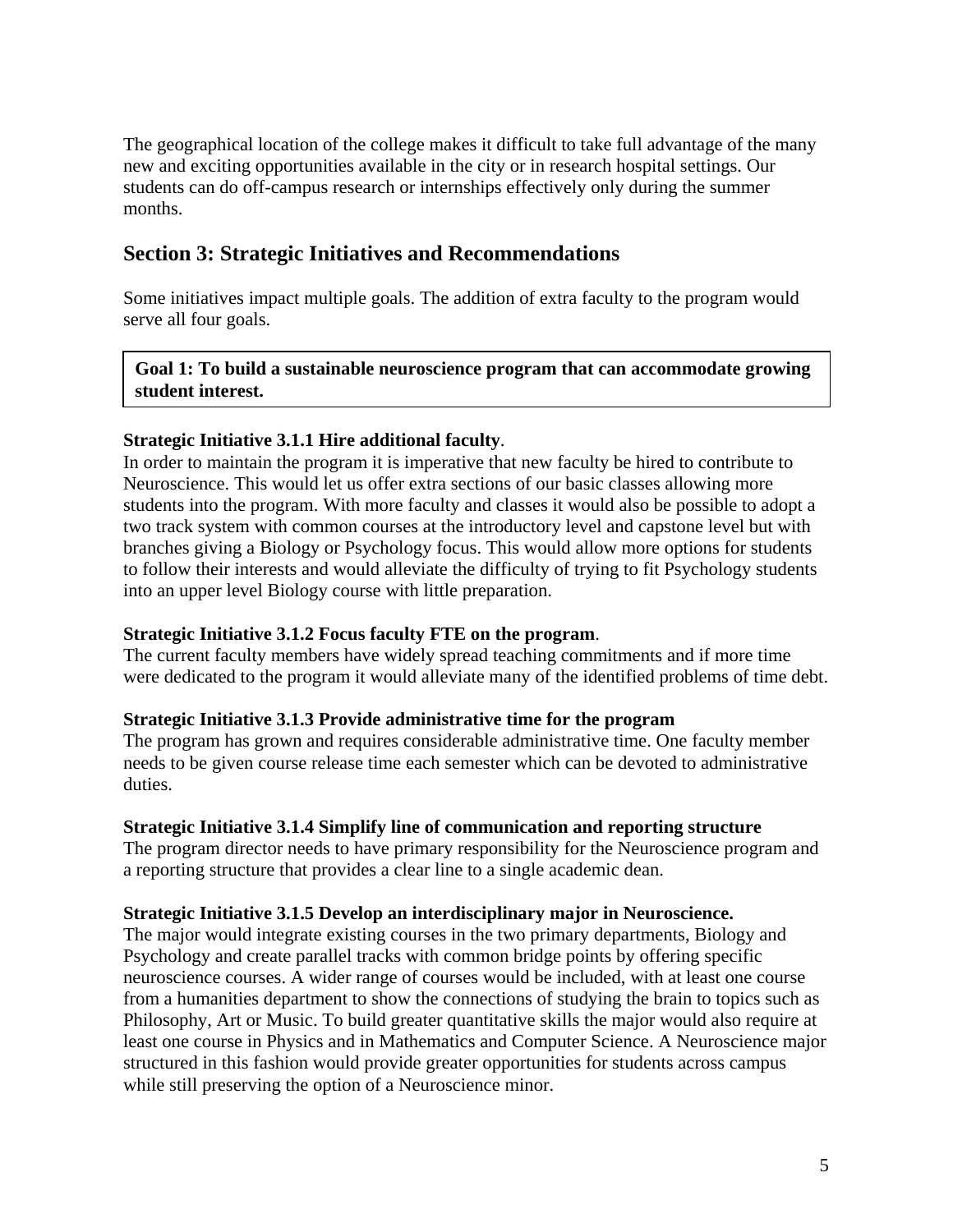This initiative would serve to clearly define the structure of the program and its relationships to other programs and departments.

#### **Goal 2: To provide a program of excellence**

#### **Strategic Initiative 3.2.1 Invest in new instrumentation**

Investment in equipment and buying new instruments would transform the possible laboratory experiences that could be provided. This would allow us to enhance the level of technical sophistication to reflect the modern face of neuroscience.

## **Strategic Initiative 3.2 2 Hire a laboratory technician.**

The labs require extensive set-up and equipment preparation and hiring a laboratory technician would significantly improve the lab experience. Science courses typically rely on labs to teach significant portions of the curriculum and support staff would allow us to expand our lab offerings and free time for more interactive lab experiences. This lab instructor could be shared with the Psychology department as this is in line with the department's strategic plan.

#### **Strategic Initiative 3.2.3 New facilities in the new academic building**

Our current facilities are inadequate but when the new building is built, the facilities provided for neuroscience will allow us to significantly improve the laboratory experiences.

#### **Strategic Initiative 3.2.4 Improve library access to academic journal publications**

Our library needs more resources. It would improve the courses in our field if there was greater access to original peer-reviewed literature in the field. Electronic access to more journal publications would help students to conduct meaningful literature searches in a timely fashion.

#### **Strategic Initiative 3.3.5 Speaker program**

The neuroscience faculty would like to have the funds to invite and pay outside speakers to participate in an interdisciplinary visiting speakers program. This would allow students to broaden their perspective in the field of neuroscience and encourage students from multiple disciplines to come together.

**Goal 3: To provide a range of courses which showcase the breadth and the technical changes in the field.** 

## **Strategic Initiative 3.3.1 Hire new additional faculty to contribute to the program**.

More faculty members would enable us to expand our course offerings and rotate the individual members through different courses. Ideally faculty with expertise in areas such as Cognitive Neuroscience or Molecular Neuroscience would be hired.

#### **Strategic Initiative 3.3.2 Improve links to other interdisciplinary programs**

The hiring of additional faculty could be coordinated with other programs (such as Biochemistry) to form links between the programs. This individual would also be well poised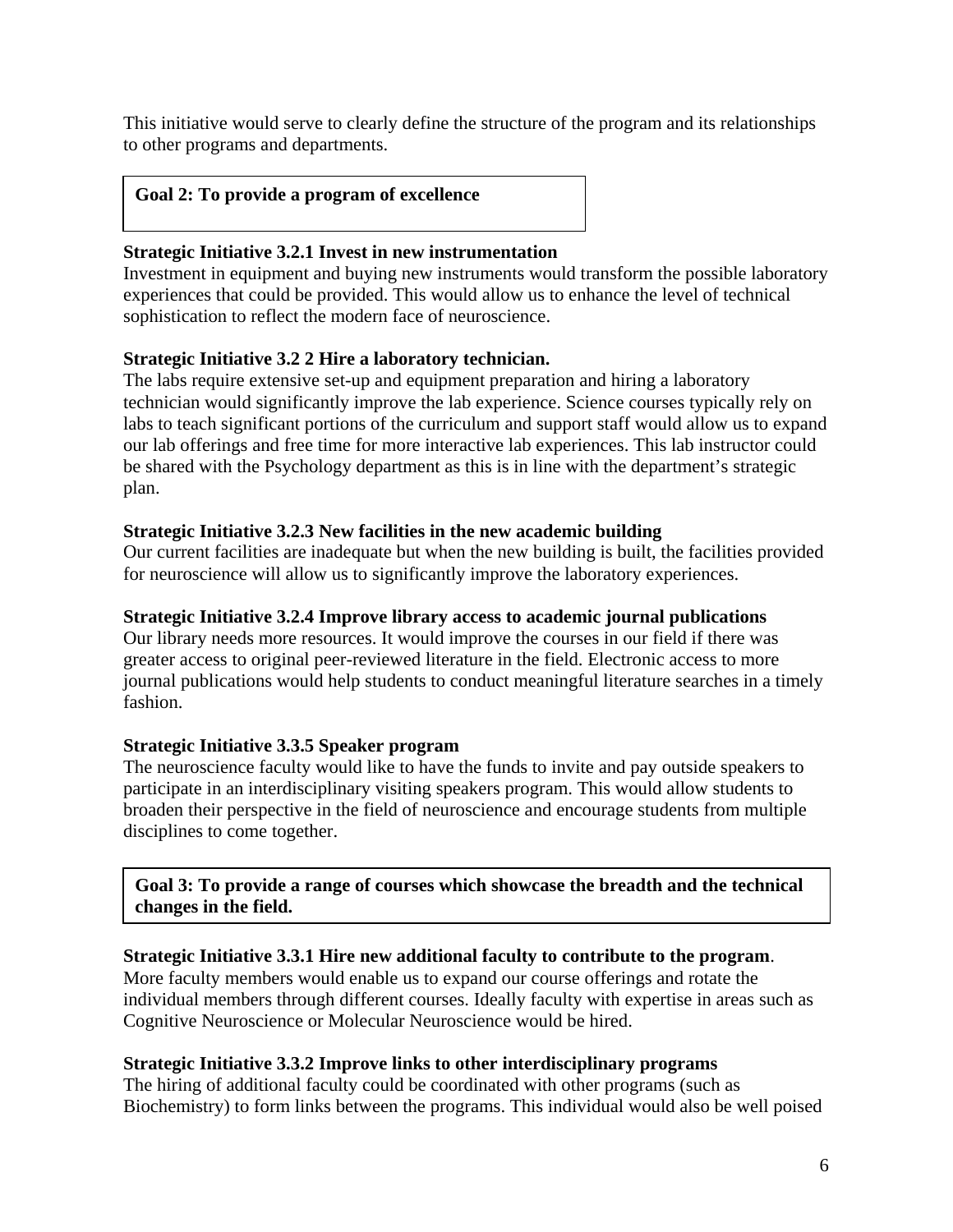to improve communication with other departments and programs and so identify challenges that prevent students participating in both programs such as class times which conflict.

## **Strategic Initiative 3.3.3 Implement a visiting professor rotation**

The program could increase the breadth of offerings if visiting faculty who would stay for a short time and teach classes in his/her specialty were added.

## **Goal 4: To increase the depth of understanding of students by providing more opportunities for independent research both on and off campus.**

## **Strategic Initiative 3.4.1 Provide more time for faculty research**.

Faculty members would have more time for research if strategic initiatives 3.1.1, 3.1.2, 3.1.3 and 3.2.2 were implemented. Ideally a five-course load for all faculty members would allow for greater time to spend on research.

## **Strategic Initiative 3.4.2 Hire new faculty**

An additional faculty member would offer an additional line of research and open up new opportunities for students and free time for other Neuroscience faculty to conduct additional research.

## **Strategic Initiative 3.4.3 Improve off-campus links**

There are a number of organizations (e.g. Faculty for Undergraduate Neuroscience) which foster collaborations in neuroscience and provide opportunities for students to seek research at other institutions. Gustavus faculty members need to be able to participate in these groups and attend national and regional meetings of these organizations in addition to research meetings.

## **Strategic Initiative 3.4.4 Student research funds**

Additional funds to provide stipends for students conducting summer research and travel money to allow students to attend meetings is necessary if students are to benefit from these research experiences. For example, when faculty members travel to present research at national meetings, there is no funding for students who have worked on the research to also attend.

# **Section 4 Assessment**

The goals are all related to providing an ongoing program of academic and research excellence, it is likely that some proposed tools of assessment will evaluate more than one goal. These extra administrative tasks will require personnel time dedicated to record keeping.

## **Goal 1: To build a sustainable neuroscience program that can accommodate growing student interest**

The number of students registering for classes and graduating with a minor in neuroscience will be recorded. Our ability to support growth will be indicated by these numbers and by how many students remain on waiting lists to get into courses.

**Goal 2: To provide a program of excellence**